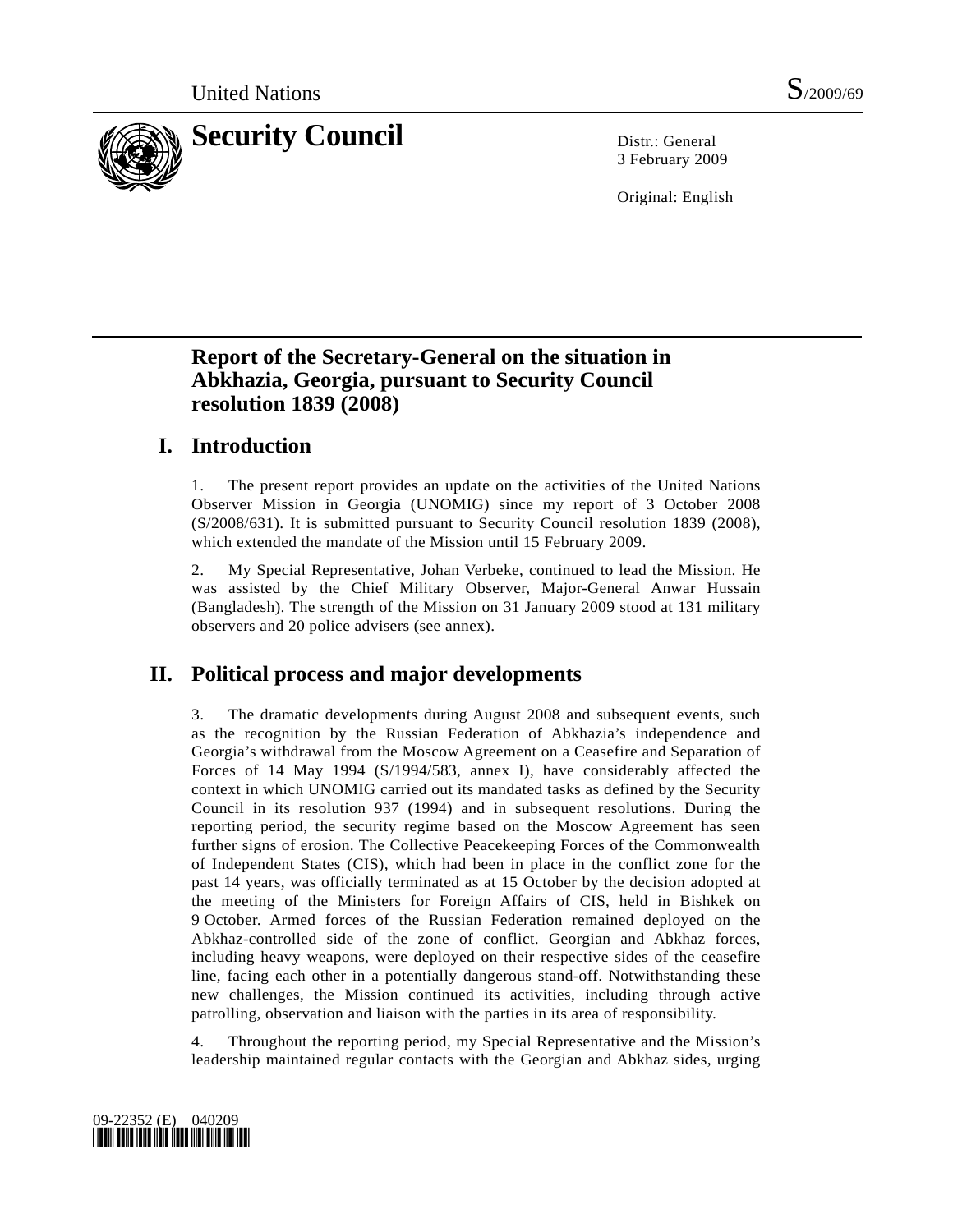them to comply with the spirit of the Moscow Agreement. My Special Representative invited their views on a possible future United Nations mission. He also held consultations with senior representatives of the Russian Federation, the United States of America, the European Union and its members, as well as the Organization for Security and Cooperation in Europe (OSCE) on the same subject.

5. Pursuant to the six-point agreement of 12 August 2008 and subsequent implementing measures of 8 September 2008 (see S/2008/631, paras. 11 and 15), my Special Representative co-chaired, together with representatives of the European Union and OSCE, three rounds of international discussions in Geneva. Delegations from Georgia, the Russian Federation and the United States, as well as Abkhaz and South Ossetian representatives participated in the discussions. The first meeting took place on 15 October and was essentially devoted to procedural matters.

6. In the course of the second round, held on 18 and 19 November, two working groups — on security and stability and on refugees and internally displaced persons — met and agreed to focus on practical issues, setting aside divisive political differences. During the discussions, the co-chairmen emphasized the necessity of addressing the continuing security incidents on the ground and creating, for that purpose, an incident prevention and response mechanism. They also emphasized the need for establishing a basic security regime that would set limits as to the number and nature of personnel and military materiel that could be deployed in the conflict areas.

7. The third round of discussions took place on 17 and 18 December. The working group on security and stability discussed the proposal for joint incident prevention and response mechanisms which had been prepared by the co-chairmen in advance of the meeting. Although all participants engaged in substantive discussions and agreed on most elements of the proposed mechanisms, a few differences persisted, which prevented the reaching of an agreement. The working group on refugees and internally displaced persons also engaged in intense discussions on concrete steps to improve the living conditions of the displaced population. The participants agreed in principle to hold the next round of discussions in Geneva on 17 and 18 February 2009.

8. Persisting tensions in Georgian-Russian relations continued to affect the overall situation in the region. Following Georgia's severance of diplomatic relations with the Russian Federation in early September, Georgian officials continued to qualify the August events as essentially a Georgian-Russian conflict and to insist on the internationalization of the negotiation and peacekeeping formats. Russian officials, for their part, made repeated references to the "new realities" created after the August developments, more specifically the recognition of Abkhazia and South Ossetia by the Russian Federation.

9. On 23 October, the Parliament of Georgia adopted a law declaring Abkhazia and South Ossetia "occupied territories" and the Russian Federation a "military occupier". The law, signed on 31 October by the President of Georgia, declares null and void all legislative and administrative acts issued by the de facto authorities in Abkhazia and South Ossetia. It also restricts access to these territories and prohibits economic and financial activities that do not comply with Georgian law. These restrictive provisions raised concerns within the international community with regard to humanitarian access to the conflict affected areas.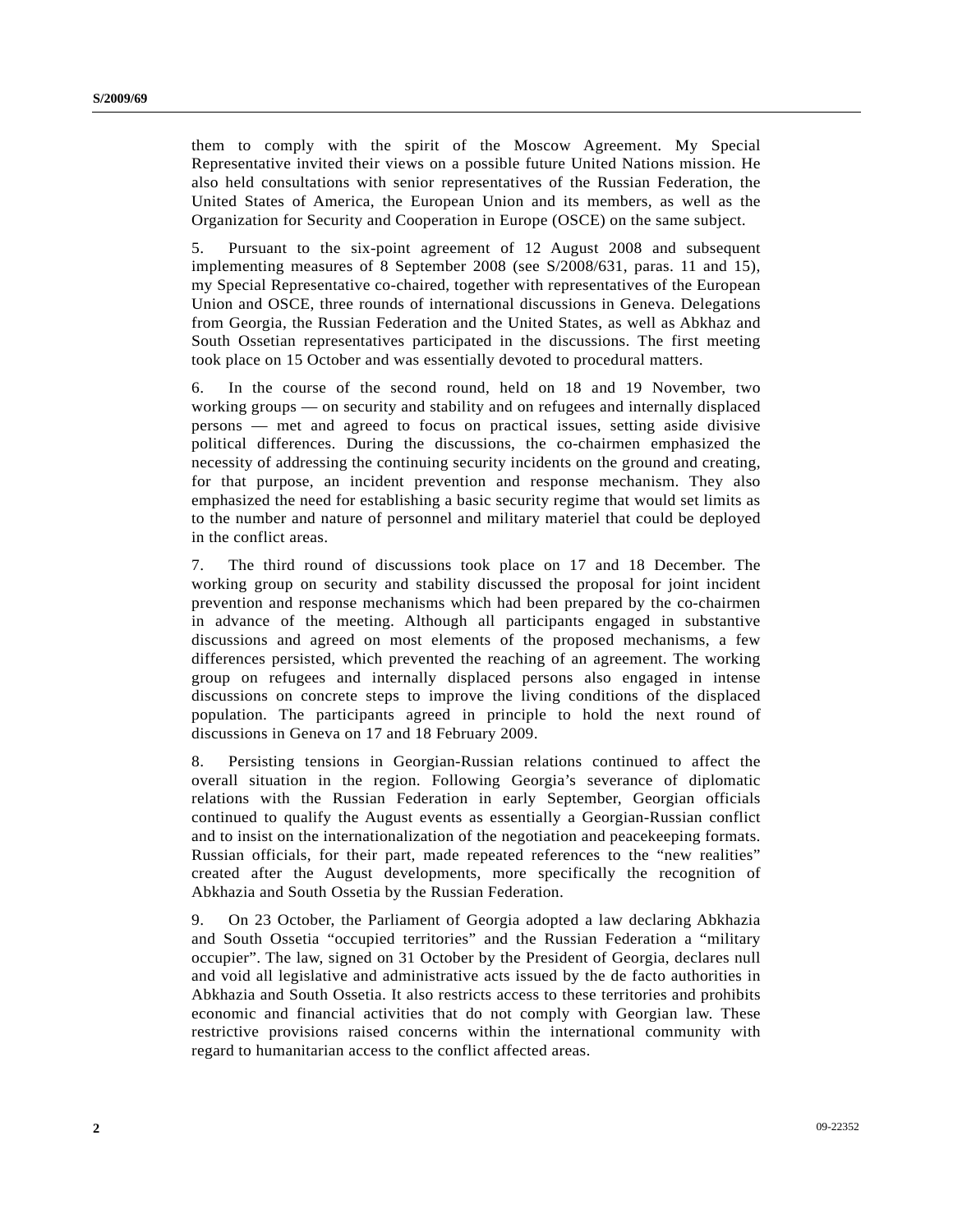10. On 4 November, the Parliament of the Russian Federation ratified the Russian-Abkhaz and Russian-South Ossetian treaties on friendship, cooperation and mutual assistance (see S/2008/631, para. 16). Russian officials stated that the presence of Russian armed forces in Abkhazia and South Ossetia would be based on these documents and announced plans for the establishment of military bases and the deployment of 3,700 troops, respectively, in Abkhazia and South Ossetia. On 23 December, the Minister for Foreign Affairs of the Russian Federation and the de facto Minister for Foreign Affairs of Abkhazia signed a memorandum of understanding on cooperation in international affairs. The Minister for Foreign Affairs of the Russian Federation announced that additional agreements, including an agreement on cooperation in the military field and joint protection of "Abkhazia's borders", would be signed at the beginning of 2009.

11. On 22 December, the OSCE participating States failed to reach consensus on a renewal of the mandate for the OSCE mission in Georgia, which expired on 31 December. The OSCE Chairman-in-Office had proposed a scheme of parallel field offices in Tbilisi and Tskhinvali under the direction of a special representative based in Vienna. The Russian Federation had called for separate presences of the OSCE in Georgia and in Tskhinvali. The United States and European officials expressed regret over the inability of OSCE to reach consensus on the renewal of the OSCE mandate. Georgian officials condemned "Russia's veto" which, they stated, demonstrated efforts by the Russian Federation to reduce the international presences, and accused Moscow of breaching the six-point agreement.

### **III. Developments in the Mission's area of responsibility**

#### **Gali sector**

12. During the period under review, the situation in the Gali sector remained tense. An increase in criminal activities and cross-ceasefire line incidents contributed to the tension. Formal restrictions on crossing the ceasefire line, reinforced by the destruction of pedestrian bridges across the Inguri River and the laying of mines along the ceasefire line, resulted in additional hardship for the local population. By 15 October, the CIS peacekeeping force had withdrawn, while a substantial number of Russian Federation forces remained in the zone of conflict.

13. From October until early December, the Russian Federation forces took over the positions previously held by the CIS peacekeeping force and constructed new fortified positions on the Abkhaz-controlled side of the ceasefire line, most of which remained unoccupied. The Russian airborne battalion, which had arrived at the end of April 2008 and was stationed near Reka village in the restricted weapons zone, withdrew from the zone of conflict in November.

14. In December, the Mission observed a convoy of Russian Federation forces composed of heavy military equipment, including tanks and self-propelled artillery guns, entering the security zone. According to the information provided by the Russian Federation forces, their deployment in the security zone was concentrated in five areas along the ceasefire line, stretching from the upper Gali district to the Black Sea coast: Lekukhona, Saberio, Chuburkhindji and Nabakevi villages, and a post on the coast. The Russian Federation forces also continued to occupy three former CIS peacekeeping force observation posts in the Gali district. In the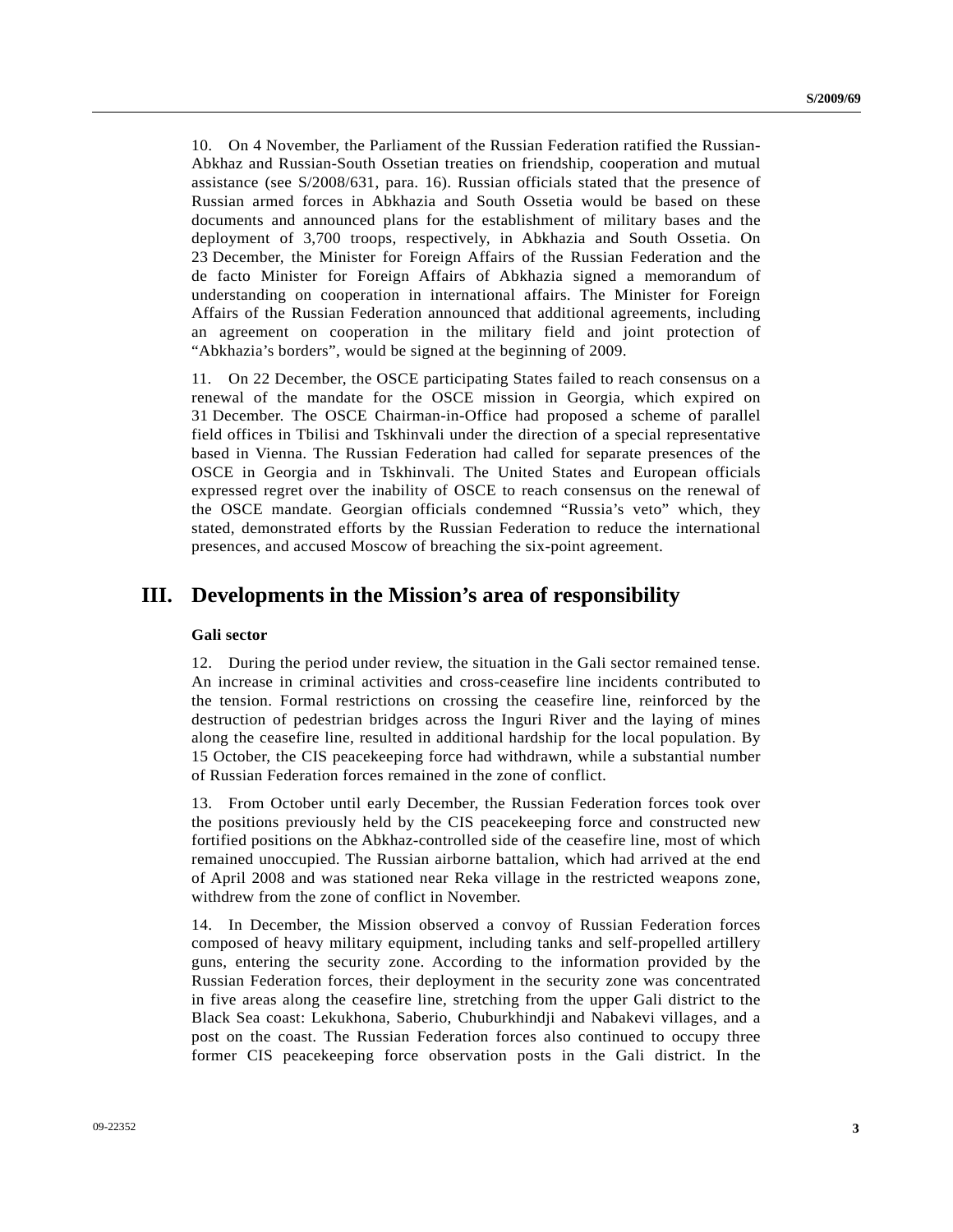Mission's assessment, the strength of the Russian Federation forces in the Gali district stands at one battalion, with supporting components.

15. During the reporting period, the Mission also reported the introduction of heavy weapons and military personnel by the Abkhaz side into the zone of conflict, which added to the tension. In November, the Abkhaz side deployed armoured personnel carriers and military personnel in the security zone. In December, Abkhaz military convoys that included T-55 tanks, armoured personnel carriers, and trucks towing anti-aircraft guns were observed in the lower Gali district along the ceasefire line. The Abkhaz forces also took control of the three former CIS peacekeeping force posts in the same area. My Special Representative and the Chief Military Observer urged the Abkhaz side to comply with the spirit of the Moscow Agreement and to withdraw their military materiel from the zone of conflict.

16. The Mission maintained regular contacts with the Abkhaz de facto authorities and Russian Federation forces with a view to carrying out the operational aspects of its mandate. These contacts proved satisfactory. However, on a number of occasions, the Mission's freedom of movement was restricted by Abkhaz personnel. There were also incidents of shooting in the air by Abkhaz de facto law enforcement personnel in the presence of United Nations patrols and of pointing weapons at United Nations patrolling vehicles, and a number of instances when Abkhaz personnel exhibited an aggressive attitude towards the patrols. For some time, the Mission was also prevented from accessing Abkhaz observation posts located along the north side of the Gali canal because of the threat of mines.

17. On 6 October, an Abkhaz serviceman was reportedly killed as a result of a shooting incident in the vicinity of Nabakevi. The Abkhaz side claimed that the shooting originated from the Georgian-controlled side of the ceasefire line. On 23 and 24 October, four persons were killed in three separate incidents in Gali town and in the villages of Tagiloni and Dikhadzurga. Two of the victims were former Abkhaz de facto law enforcement servicemen.

18. The ceasefire line has remained formally closed by the Abkhaz side since July 2008, except in cases of medical emergency. These restrictions limited the access of the Gali population to cheaper food and non-food items in the Zugdidi district and their contacts with relatives across the ceasefire line. The restrictions on movement also led to cases of extortion at the crossing points.

19. In addition, several improvised pedestrian bridges were destroyed in October by the Abkhaz side to prevent "illegal" crossing of the ceasefire line. Shamgona and Tagiloni bridges were destroyed by explosions, and another bridge between Otobaya and Orsantia villages was dismantled and obstructed with barbed wire. The Tagiloni bridge was repaired by the local population in December. Subsequently, the Abkhaz de facto authorities announced that there were three "official" crossing points: at the Inguri River bridge and at the villages of Saberio and Meore Otobaya. Nonetheless, the Mission observed that the local population continued to cross the ceasefire line in other places, including by wading across the river.

20. In October, the Mission received reports that mines had been laid in the vicinity of the ceasefire line by Abkhaz security personnel. A tractor was destroyed by a mine explosion at Zeni 2 village, causing no injuries, and there were reports of cattle killed by explosions. The Abkhaz de facto authorities confirmed "limited and temporary" mining along the ceasefire line to prevent "illegal" crossings. They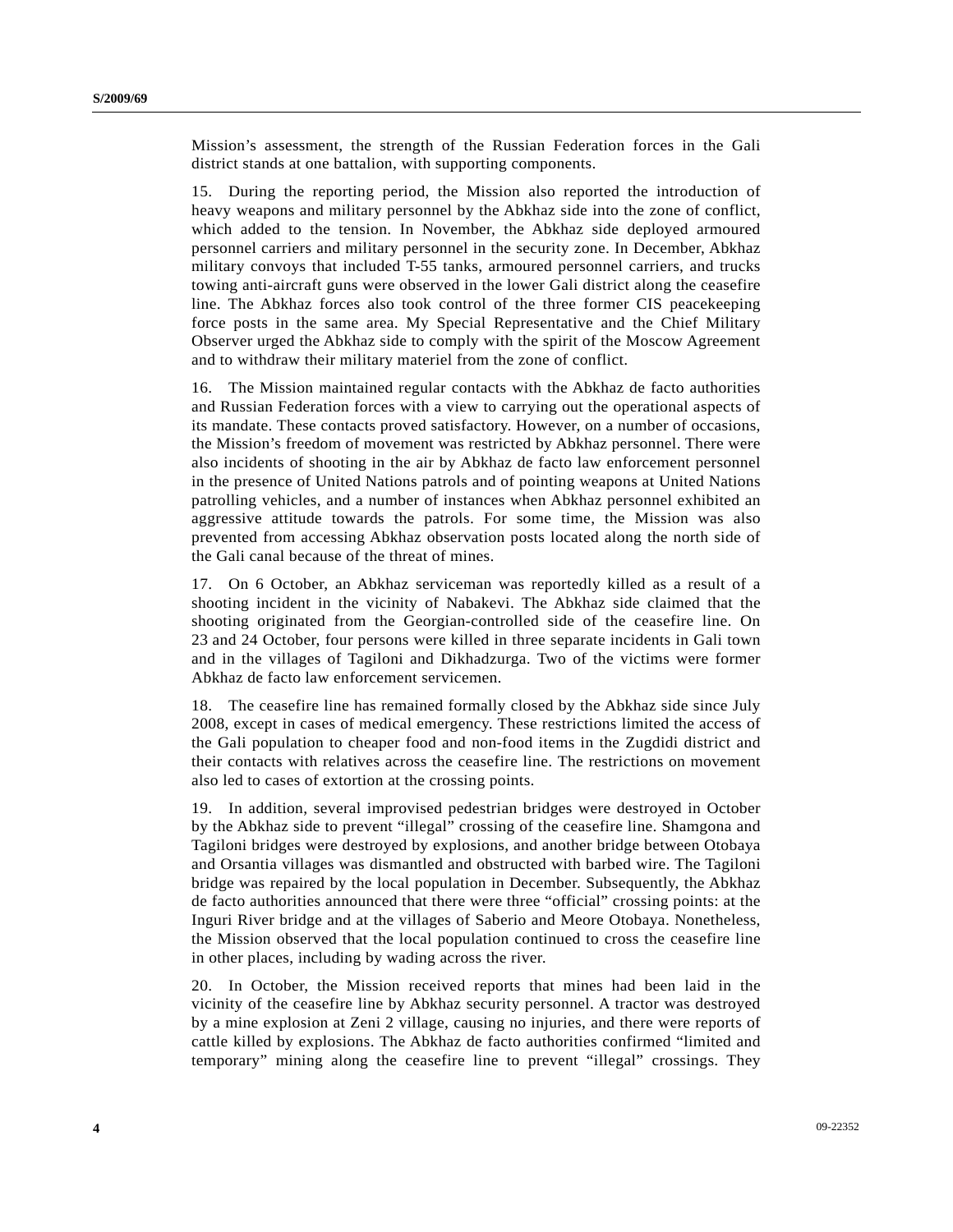asserted that the local population had been informed and warning signs had been posted, but that in some cases, local residents were removing the signs. The international non-governmental demining organization, Halo Trust, was instructed by the de facto authorities not to undertake demining activities along the ceasefire line.

21. During the period under review, the crimes reported to the Mission increased compared to the previous reporting period, with eight homicides, four attempted homicides, three abductions, one attempted abduction and three robberies reported.

22. The United Nations police continued to liaise with the Abkhaz de facto law enforcement agencies in the Gali, Ochamchira and Tkvarcheli districts. Thirty training courses in forensics, police management, police tactics and other policing skills were held for 359 Abkhaz de facto police officers. The United Nations police also conducted 116 visits to the local de facto law enforcement facilities and held 98 meetings with the Abkhaz de facto police commanding staff. Six lots of policing equipment were donated to Abkhaz de facto law enforcement agencies.

23. The United Nations police trained 41 de facto police officers in road safety and donated three traffic accident investigation kits. As part of its community policing programme, it facilitated the training of 530 schoolchildren in traffic awareness by the de facto police and the broadcasting of traffic safety programmes by a local television company.

24. During the reporting period, the Mission's Human Rights Office reported some increase in the cases of alleged harassment and intimidation of the local population in the Gali district. The replacement of the CIS peacekeeping forces by regular troops of the Russian Federation caused fear, especially as these forces have moved into and fortified their positions in the villages, sometimes on private fields, without compensation to the owner.

25. The Human Rights Office continued to monitor developments concerning the issuance of Abkhaz passports in the Gali district and the language of instruction, reporting that the number of academic hours allocated to studying the Georgian language was reduced for the 2008-2009 school year. The autumn conscription in the Gali district led to some young men going into hiding or allegedly resorting to bribing in order to avoid the draft. The Office also continued to monitor the conditions of detention in Gali town.

### **Zugdidi sector**

26. During the reporting period, the situation in the Zugdidi sector remained tense. As in the Gali district, the continued closure of the ceasefire line and destruction of pedestrian bridges at the crossing points contributed to the burdens experienced by the local population. The deployment of "Cobra" light armoured vehicles by the Georgian Ministry of Internal Affairs to patrol the ceasefire line contributed to the perception of tensions. The military base in Senaki, outside the Mission's area of responsibility, was reportedly reinforced with personnel and heavy equipment, such as tanks, artillery and armoured personnel carriers.

27. By 9 October, the CIS peacekeeping force had withdrawn from the Georgiancontrolled side following the deployment of the European Union monitoring mission on 1 October in the area adjacent to the Abkhaz-controlled side of the zone of conflict. The Mission maintained regular contact with the European Union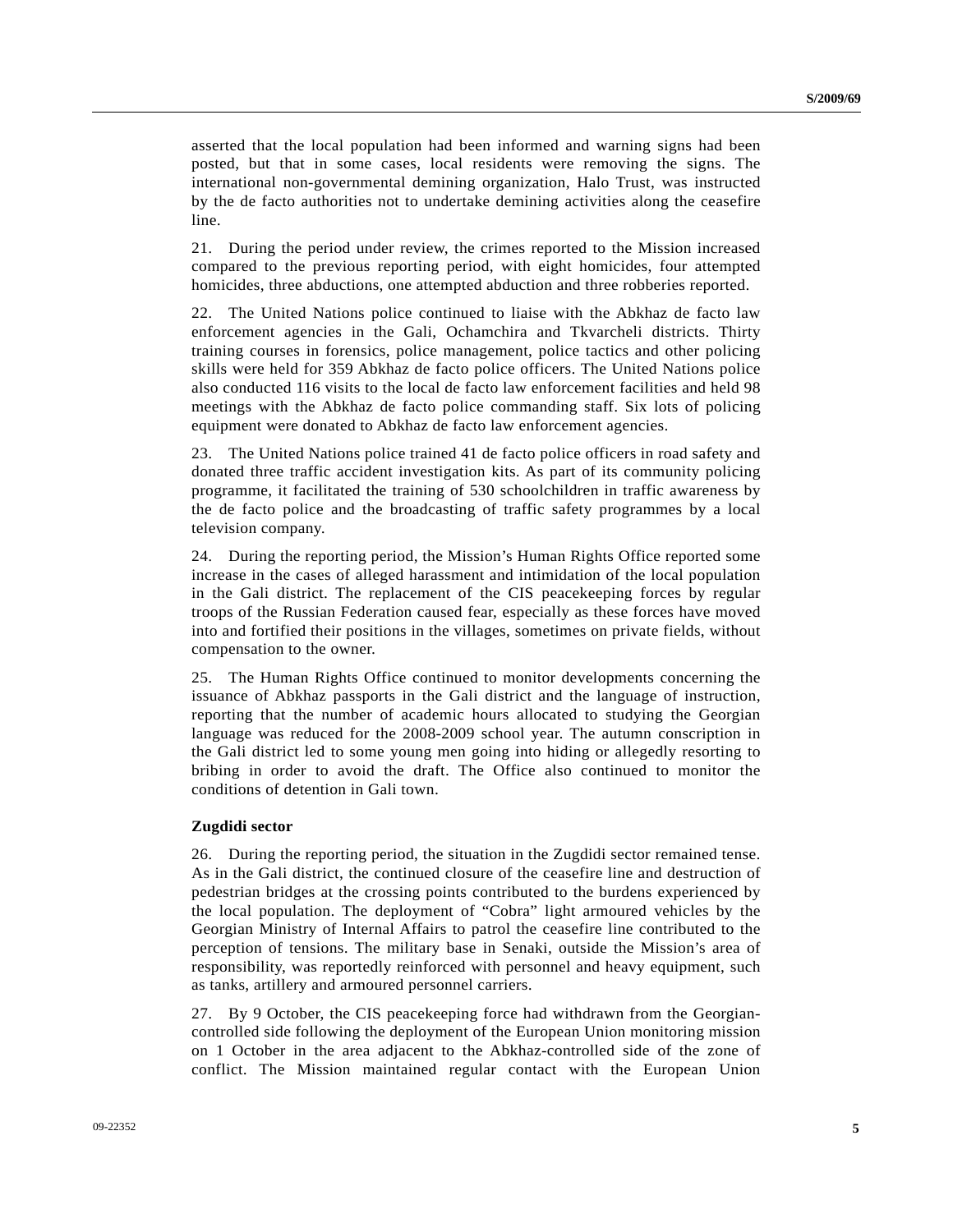monitoring mission both at the heads of mission and at the operational levels, including meetings between Zugdidi sector commanders to exchange information and frequent contacts between patrols.

28. Following the withdrawal of the CIS peacekeeping force, the Mission withdrew its temporary observation post, which was co-located, for security and logistics reasons, with the former CIS peacekeeping post in the north-eastern corner of the Zugdidi sector, and which had monitored the movement on the road to the upper Kodori Valley.

29. During the subsequent period, personnel of the Georgian Ministry of Internal Affairs reoccupied most of their posts vacated in August 2008 and established a number of new posts along the ceasefire line. In November, the Ministry informed the Mission of its intention to deploy unarmed armoured vehicles in order to conduct patrols along the ceasefire line. In December, it deployed 22 "Cobra" light armoured vehicles, including 2 ambulances, to its Zugdidi headquarters. Although the Mission advised the Georgian side against deployment of these vehicles, the Ministry began to use them for day and night patrolling along the ceasefire line in late December.

30. On 19 October, firings, reportedly coming from an armoured personnel carrier in the Nabakevi area on the Abkhaz-controlled side, caused several explosions on the Georgian-controlled side of the ceasefire line. Four of the explosions took place within 100 metres of a Georgian Ministry of Internal Affairs observation post and damaged a residential house in Kurcha village.

31. On 25 October, the Mission followed up on reports of rocket-propelled grenade fire on a house in Muzhava, close to the ceasefire line. While the patrol was examining the empty shells of the rocket-propelled grenades close to the incident scene, it heard an explosion inside the house. The explosion killed the head of Tsalenjikha municipality and injured two other persons, one of whom later died. The cause of the explosion and the identity of the perpetrators could not be established.

32. In the morning of 15 November, an incident close to Kalagali village provoked the most serious stand-off between Georgian Ministry of Internal Affairs and Abkhaz de facto security personnel along the ceasefire line during the reporting period. During an exchange of fire, a Georgian serviceman was shot dead. In the afternoon of the same day, while the United Nations police and personnel of the European Union monitoring mission were inspecting the scene of the incident, a second round of shooting came from the Abkhaz-controlled side, but no one was injured. On 20 November, the Georgian Ministry of Internal Affairs observation post no. 272 in Ganmukhuri came under fire from the direction of the ceasefire line. The personnel at the observation post returned fire. Later, while a United Nations police patrol was in the area examining the scene, another round of shootings occurred. In both the 15 and 20 November incidents, the Abkhaz side claimed that it opened fire to prevent an armed group from crossing the ceasefire line. The Mission could not find evidence substantiating this claim. Another shooting incident occurred between personnel of the Georgian Ministry of Internal Affairs and unknown perpetrators at Orsantia village on 23 November. No casualties were reported.

33. On 26 November, at the same post of the Georgian Ministry of Internal Affairs in Ganmukhuri, shots were fired from the Abkhaz-controlled side as Georgian personnel carried out demining in the area. The United Nations patrol, which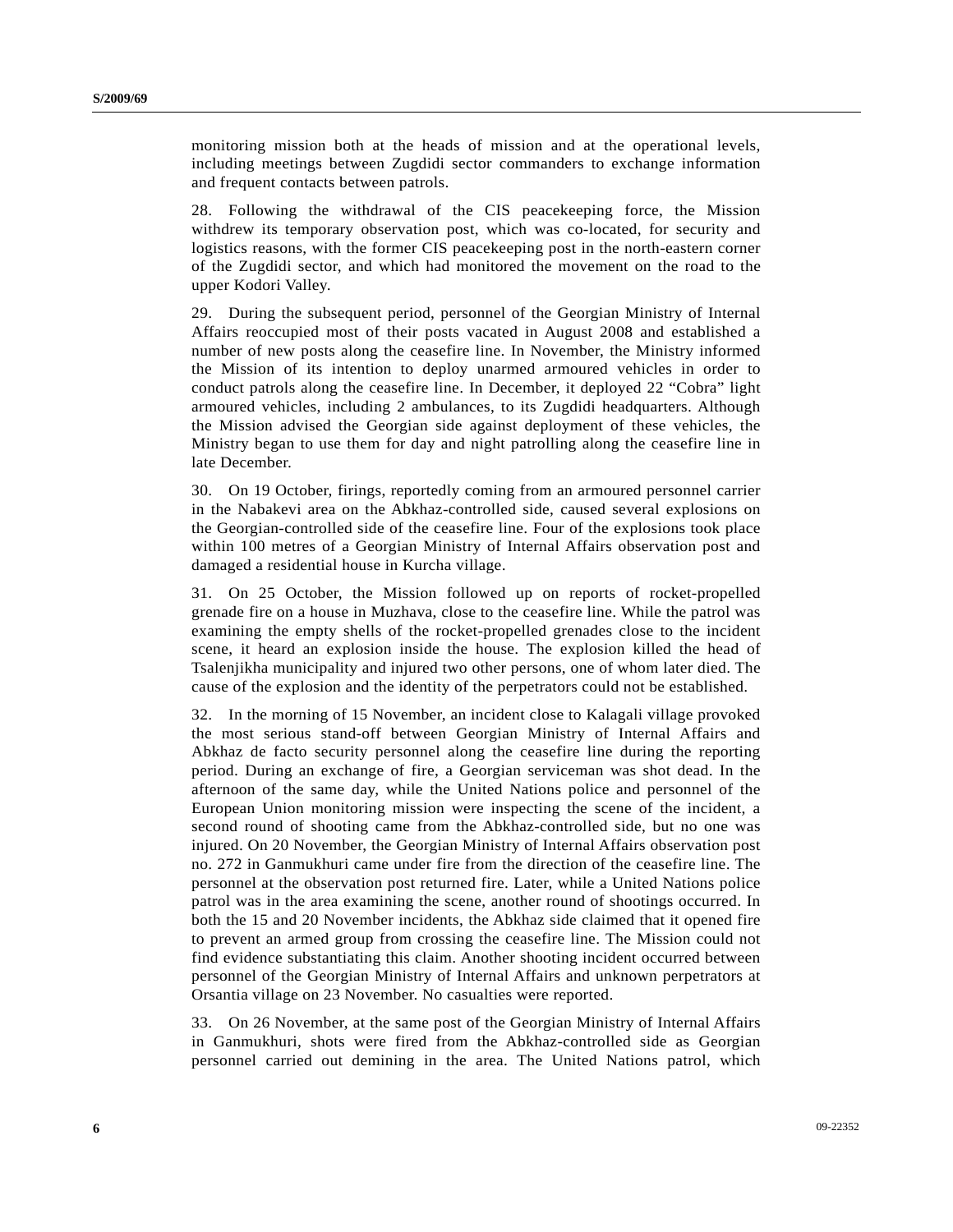happened to be in the same area, advised the Georgian side to stop the demining activity in the area until the matter could be coordinated with the Abkhaz side. Following the Mission's facilitation, the area was demined on 29 November at a time mutually agreed by both sides. Abkhaz representatives observed the demining from the other side of the ceasefire line.

34. On 4 January, the same observation post was targeted by several rocketpropelled grenades and automatic gunfire reportedly coming from the direction of the ceasefire line, leading to an exchange of fire. There were no reports of casualties. The Mission was not in a position to conduct an investigation of the incident owing to the reported presence of mines near the ceasefire line. The Abkhaz de facto authorities denied involvement in the attack.

35. On 8 January, the Mission received reports of some 15 explosions near the village of Orsantia. The Mission assessed, after examining the small craters in the area of the incident, that the grenades were launched from the direction of the ceasefire line. On 14 January, a Georgian police post at the Inguri River bridge the main crossing point — reported it had engaged in an exchange of fire after being shot at by unknown perpetrators. No casualties were reported. On 18 January, an attack was reported on a post of the Georgian Ministry of Internal Affairs in Khurcha, close to the ceasefire line, in which one Georgian sustained minor injuries. The Georgian side blamed the attack on the Abkhaz side which, in turn, denied its involvement. The Mission's initial investigation was inconclusive owing to the lack of material evidence.

36. The criminal incidents reported to the Mission during the period under review included 6 homicides, 1 attempted homicide, 5 abductions and 15 robberies.

37. The United Nations police, in the framework of its advisory programme for the Georgian police, continued to conduct joint patrols, regular visits to law enforcement facilities and meetings with commanding staff. It also donated 15 lots of policing equipment to the Georgian police.

38. The United Nations police organized 31 training courses in forensics, police tactics, investigation and other policing matters for 410 police officers. It trained 62 patrol police officers in road safety and donated three traffic accident investigation kits. In November, the United Nations police facilitated a pilot training course in Zugdidi on combating organized crime. It also facilitated the third annual conference of the Samegrelo-Zemo Svaneti branch of the Women Police Association and organized a number of joint crime prevention projects.

39. In October, the United Nations police organized in Batumi an international round-table discussion with participants from Armenia, Azerbaijan, Georgia, Ukraine, the European Union and OSCE, entitled "Enhancement of cooperation between civil society institutions and law enforcement agencies".

### **Kodori Valley**

40. During the reporting period, the overall security situation in the Kodori Valley was calm. The Abkhaz side continued to maintain control of the valley with the support of the Russian Federation forces. The Abkhaz forces are manning the former CIS peacekeeping checkpoint no. 107, which is the only visible deployment of forces in the lower Kodori Valley. The Russian battalion in the upper Kodori Valley is headquartered in the former CIS peacekeeping force headquarters in Gentsvish.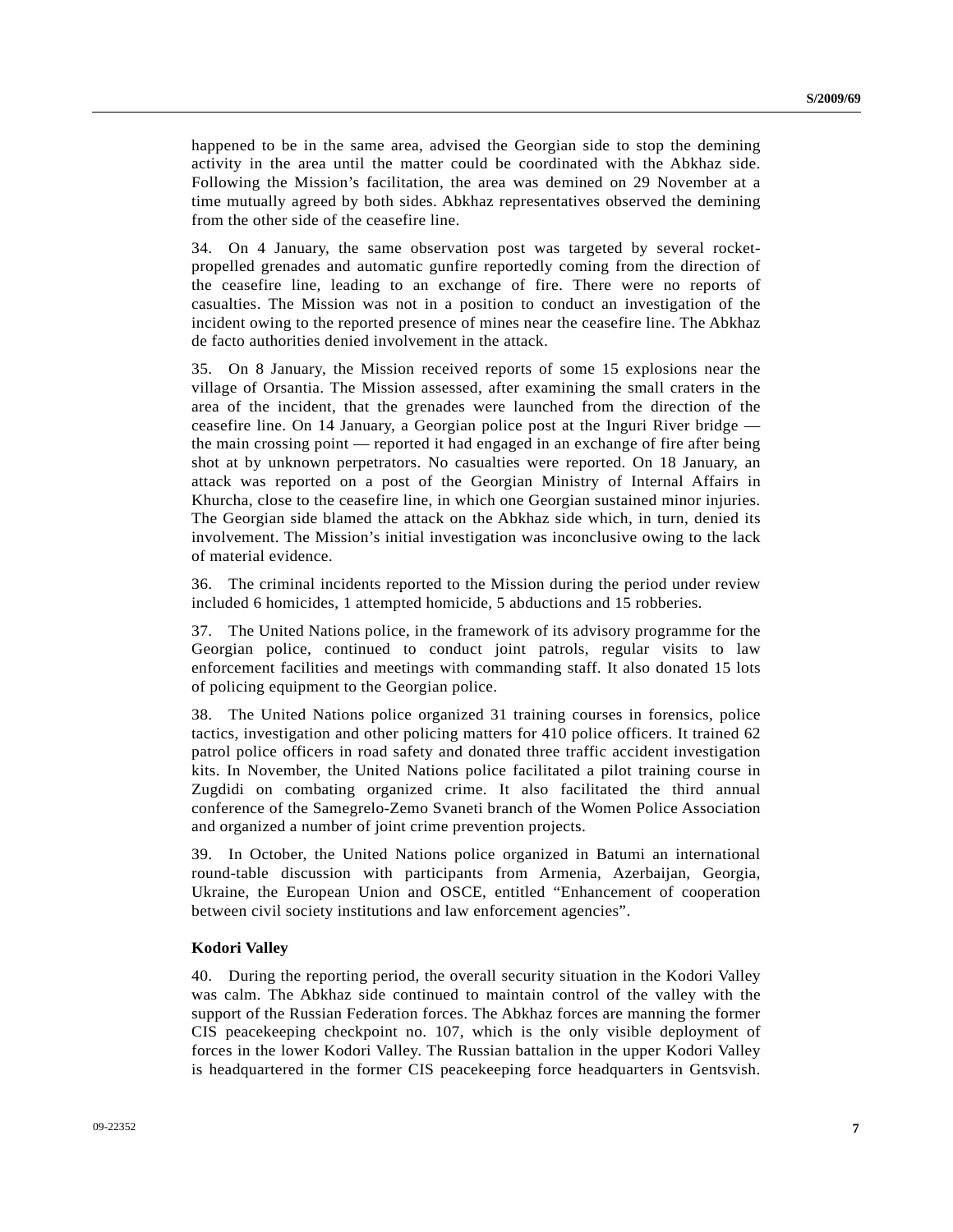Reportedly, five Russian Federation posts have been established in the upper Kodori Valley, including at the Khida and Kalamri-Sukhi passes.

41. The Mission conducted three patrols to the upper Kodori Valley in October, November and December to assess the security and humanitarian conditions, including the situation regarding the return of population displaced as a result of the August events. The patrols were able to speak with several inhabitants and members of the new de facto local administration. According to the Abkhaz de facto local administration, 172 inhabitants of the upper Kodori Valley remained for the winter. Abkhaz de facto authorities announced that all the local population, estimated in 2002 at up to 2,000, could return if the displaced persons obtained Abkhaz "passports" and gave up their Georgian citizenship.

### **Mission-wide developments**

42. The weekly quadripartite meetings have remained suspended since October 2006. The fact-finding team worked on the investigation of five cases during the period under review, including the shooting in Kalagali village on 15 November and the Ganmukhuri incident on 20 November.

# **IV. Cooperation with the Collective Peacekeeping Forces of the Commonwealth of Independent States**

43. The Mission continued its contacts with the CIS peacekeeping force until its termination on 15 October.

### **V. Human rights issues**

44. During the reporting period, the Mission's Human Rights Office continued to promote human rights protection and to provide support to local non-governmental organizations. The Office continued to conduct monitoring visits to detention facilities, to monitor court proceedings and to provide advisory services to the local population. Its city office in Sukhumi continued to follow up on complaints generally related to due process and the right to a fair trial, the treatment of detainees and property rights issues.

45. The Human Rights Office followed up on individual cases involving issues of freedom of expression, right to work, right to equal treatment and non-discrimination, right to asylum, right of access to health services as well as alleged extortion. It also continued monitoring the publicized case of a lawyer who had been physically attacked in November 2007 in the context of the exercise of his professional duties.

46. The Human Rights Office observed excessively long and complex judicial procedures in property-related cases. Administration of justice in criminal cases, however, improved — resulting in better proceedings — and legal assistance provided by lawyers to victims and defendants continued to become more effective.

47. The Human Rights Office supported the holding of events in commemoration of the sixtieth anniversary of the Universal Declaration of Human Rights. Civil society, including local non-governmental organizations, schoolchildren, local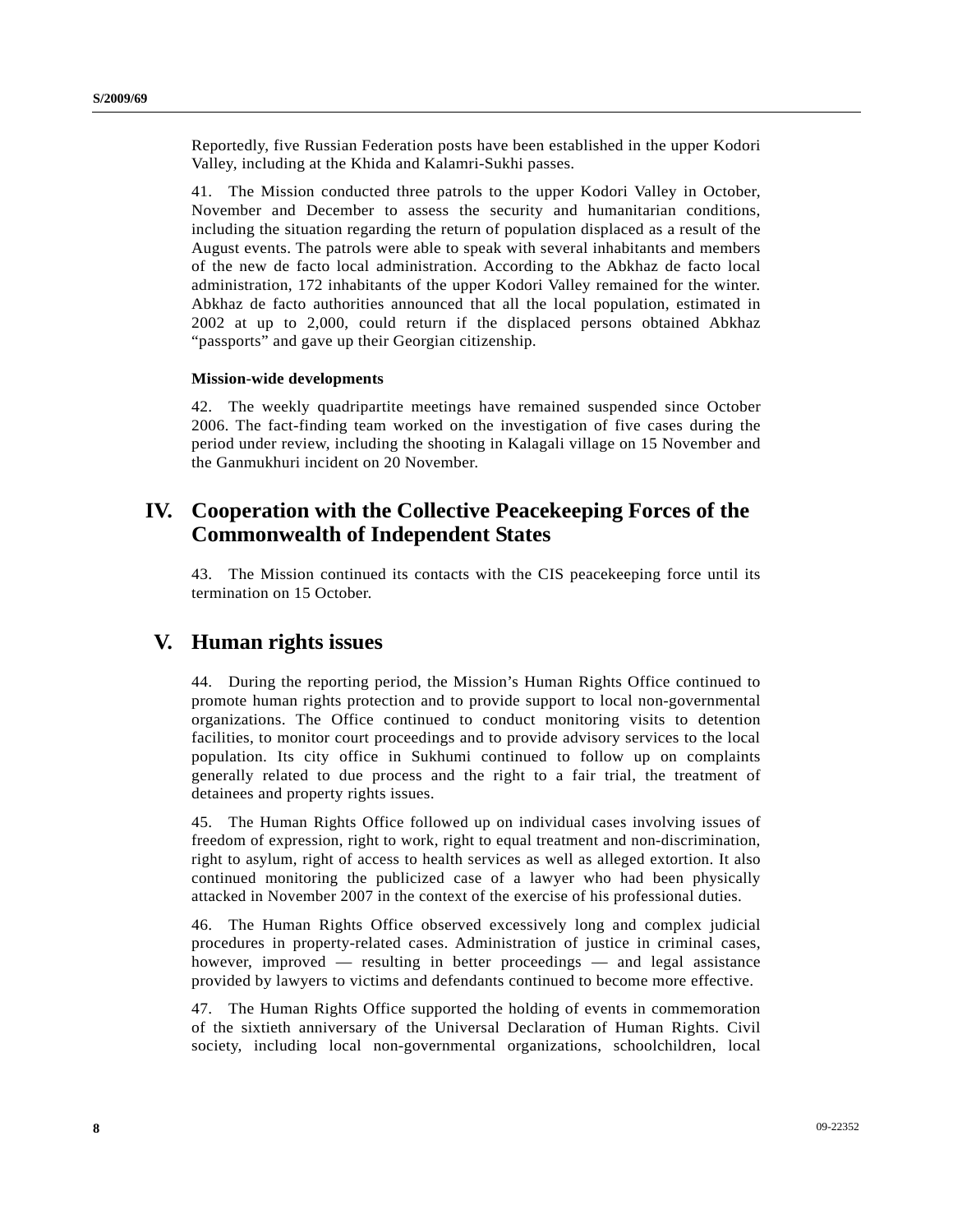media and other relevant stakeholders participated in film screenings, debates and discussions on human rights themes.

48. The Human Rights Office also continued to facilitate the "assisting communities together" project, which offers grants to local non-governmental organizations for human rights education and training projects at the grass-roots level. The project is funded jointly by the Office of the United Nations High Commissioner for Human Rights and the United Nations Development Programme (UNDP). In cooperation with OSCE, the Mission's Human Rights Office continued to support the Human Rights Centre at Sukhumi University.

## **VI. Humanitarian and rehabilitation activities**

49. Through its Trust Fund, the Mission completed the last projects of the European Commission rehabilitation programme for the zone of conflict. As part of this programme, the Mission implemented projects on both sides of the ceasefire line over the last three years totalling approximately  $\bigoplus$  million. The projects completed during the reporting period included the construction and renovation of lavatory facilities in three buildings for internally displaced persons in Zugdidi, the rehabilitation of electrical network systems in hospitals in the towns of Gali, Ochamchira and Tkvarcheli; and the rehabilitation of the Zugdidi tuberculosis hospital and of its electrical supply network.

50. The Mission completed the renovation of the premises of the non-governmental organization, World without Violence, in Sukhumi and of an orphanage in Ochamchira. Rehabilitation work continued in the Gali hospital. The Mission also contributed to the construction of a water supply system and the furnishing of a kindergarten in Zhgvaia village in the Zugdidi district.

51. UNDP completed almost all activities related to water supply system rehabilitation in the districts of Gali, Tkvarcheli and Ochamchira, providing approximately 2,300 persons with access to drinking water. The local communities, consisting of different ethnic groups — Georgians, Abkhaz, Greeks and Armenians participated actively in this work. UNDP also trained 93 female entrepreneurs in business management and business plan development, supporting 15 business plans. As part of the project, 5,600 households received access to veterinary services in the region. Support to farmers' groups in the three districts led to a substantial increase in their crop yield, including through more efficient pest management in the region.

52. The Office of the United Nations High Commissioner for Refugees (UNHCR), together with its partners, completed the activities planned for 2008 in accordance with its strategic directions. These activities included community-based protection and confidence-building, education-related projects, basic shelter repair, income generation, agricultural support and training. In October, the United Nations Office for the Coordination of Humanitarian Affairs, UNHCR and the World Food Programme (WFP) organized delivery of food and non-food assistance to the civilian population in the upper Kodori Valley. In December, UNHCR began a winterization project, providing firewood to 62 schools in the Gali, Ochamchira and Tkvarcheli districts.

53. The Danish Refugee Council continued the rehabilitation of 247 houses in the lower Gali area and distribution of food security and business grants. It also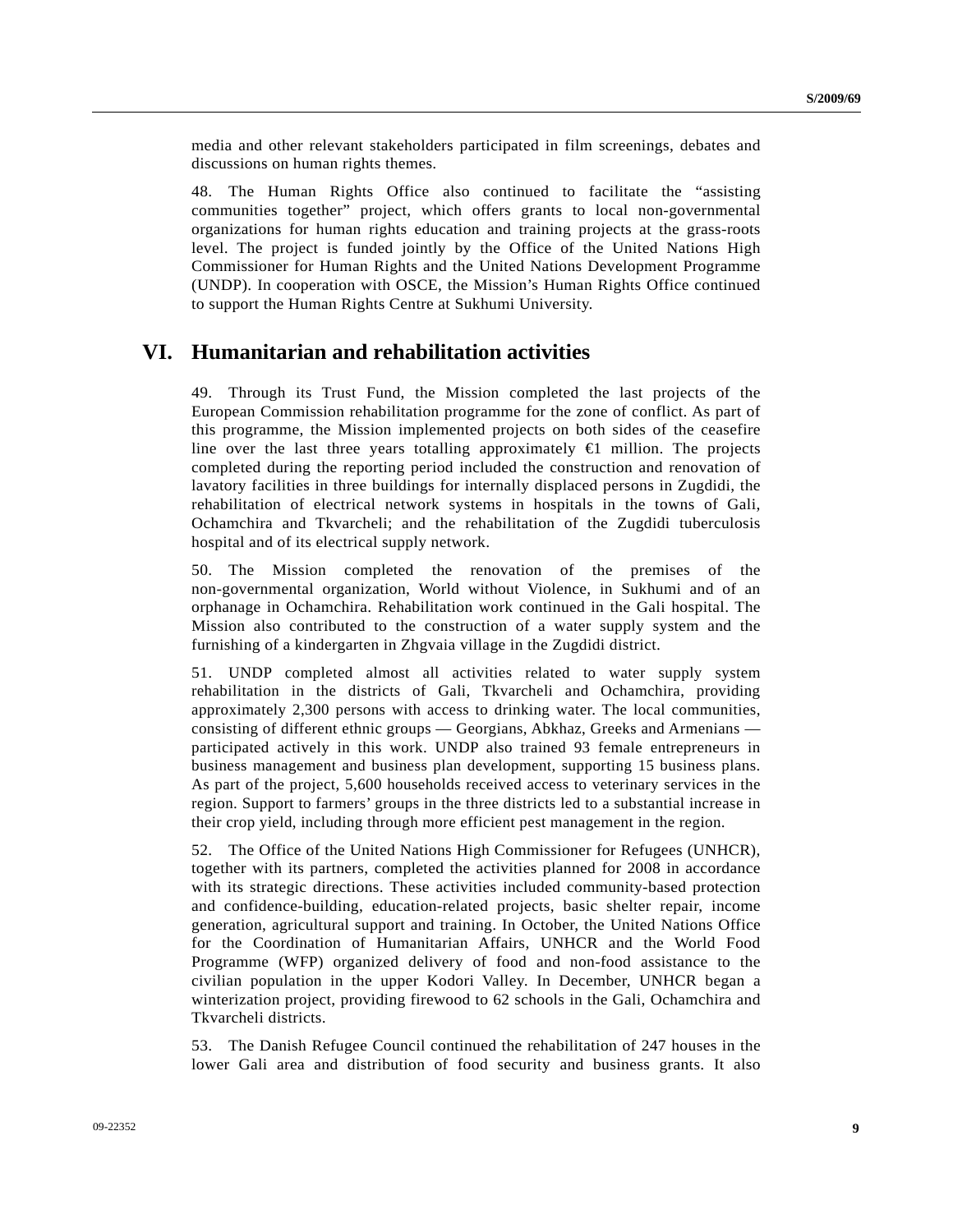continued its support to small and medium-size enterprises and to 15 small community infrastructure projects in the Gali, Ochamchira and Tkvarcheli districts. In addition, the Council began a new project to rehabilitate roofing, electrical and water-sanitation lines in 7 apartment blocks and 40 houses in Sukhumi, as well as in the 3 districts.

54. WFP, in partnership with World Vision International, continued to assist vulnerable population groups through its food-for-work programmes, which are aimed at rehabilitating the agricultural infrastructure in the Gali, Tkvarcheli and Ochamchira districts. In collaboration with World Vision International, UNHCR and other donors, WFP supported the establishment of free school canteens and continued to provide, in cooperation with Médecins Sans Frontières, food to patients in the Gulripsh hospital.

55. The International Committee of the Red Cross, which operates in the upper Kodori Valley, provided four-month food rations and non-food items to individuals who remained for the winter.

## **VII. Mission support**

56. The Mission continued its HIV/AIDS prevention and awareness programme. It held training sessions for existing and incoming personnel and continued to distribute and display materials in the Mission area. The Mission also held a number of activities to mark World AIDS Day on 1 December. In the implementation of Security Council resolutions 1325 (2000) and 1820 (2008) on women, peace and security, the Mission regularly addressed gender-related issues and welcomed the expansion of the role and contribution of women among the military personnel. It also continued to deliver induction briefings on gender equality in peacekeeping to all incoming personnel.

57. The Mission continued its efforts to implement a zero tolerance policy with regard to illegal drugs and sexual exploitation and abuse. In addition to its regular induction briefings, the Conduct and Discipline Unit focused in early 2009 on briefing all Mission staff on fraud and misuse of United Nations assets and on alcohol and substance abuse.

## **VIII. Financial aspects**

58. The General Assembly, by its resolution 62/260, appropriated the amount of \$34.5 million for the maintenance of UNOMIG for the period from 1 July 2008 to 30 June 2009. Should the Security Council decide to extend the mandate of the Mission beyond 15 February 2009, the cost of maintaining the Mission would be limited to the amount approved by the Assembly.

59. As at 30 November 2008, unpaid assessed contributions to the special account for UNOMIG amounted to \$19.6 million. The total outstanding assessed contributions for all peacekeeping operations at that date amounted to \$3,164.5 million.

60. Reimbursement for medical facilities provided to UNOMIG by the Government of Germany has been made for the period until 31 December 2006. As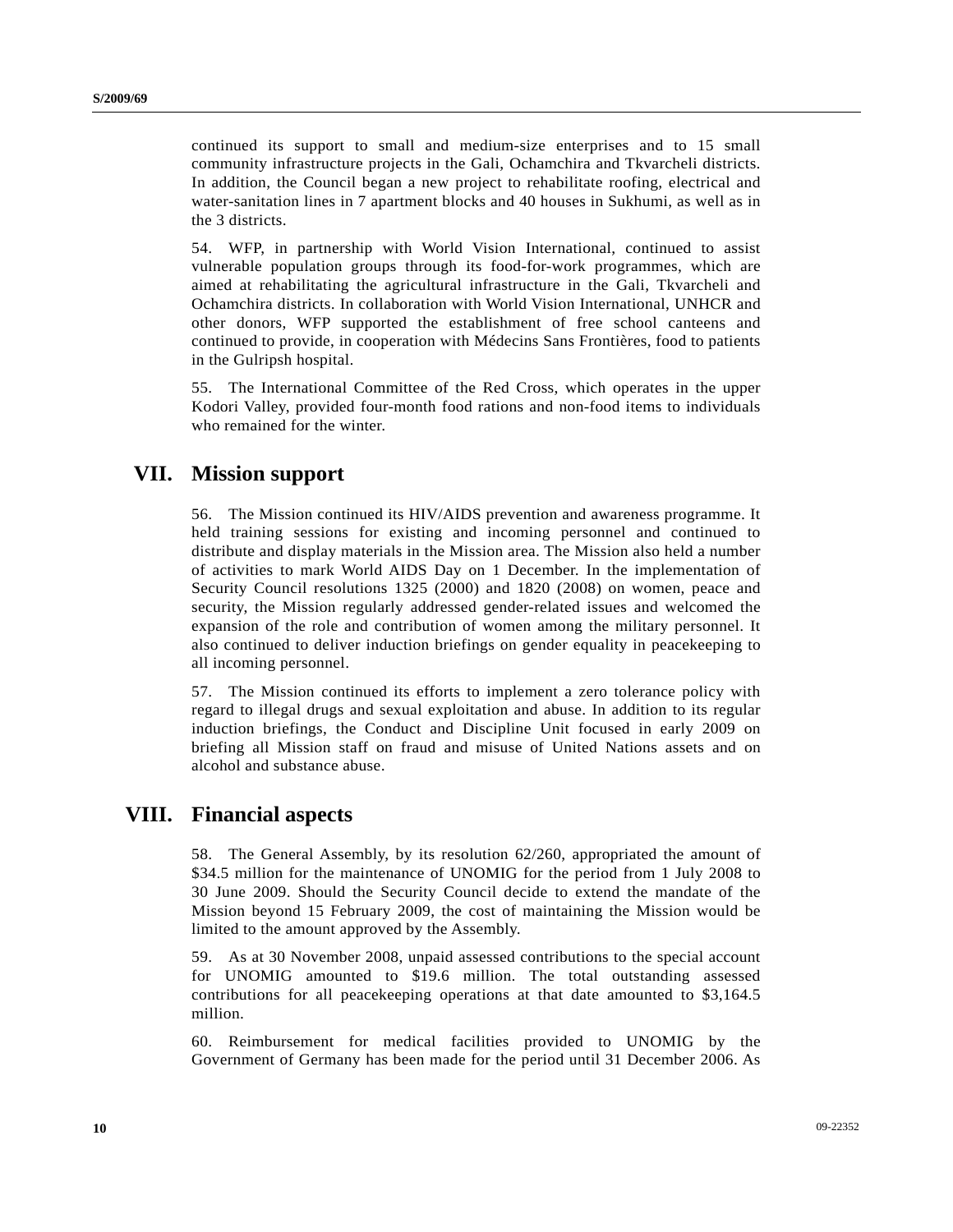at 19 January 2009, the amount owed for the medical facilities totalled \$156,050 for the period from January 2007 to September 2008.

## **IX. Observations**

61. In my last report in October 2008, I pointed out that in the aftermath of the August hostilities, the military and political situation on the ground had not been settled. I also noted that it was not yet clear which elements, if any, of the Moscow Agreement would be retained as a result of the ongoing security discussions. Given this uncertainty, I stated that it was premature to define a new role for the Mission and that consultations would be intensified with the two sides and other international stakeholders with a view to determining an appropriate future role of the United Nations.

62. The overall security situation in the Mission's area of responsibility since the mandate was extended on 9 October 2008 has remained tense. There have been a considerable number of security incidents involving casualties on both sides and what little communication there was between the sides has largely broken down. A further deterioration of the situation cannot be excluded. On the Abkhaz-controlled side, the Russian Federation forces have taken over previous positions of the CIS peacekeeping force and have constructed new fortified positions in the zone of conflict. Moreover, Abkhaz heavy weapons and military personnel have been introduced into the zone of conflict. At the same time, personnel of the Georgian Ministry of Internal Affairs have established new positions and deployed light armoured vehicles in the security zone. Apart from these developments, both sides have largely continued to respect limitations that were in place under the Moscow Agreement. Also of concern are the burdens currently experienced by the local populations, in particular the increased obstacles to their freedom of movement across the ceasefire line.

63. In this fragile security context, the Mission has continued its patrolling and other tasks on both sides of the ceasefire line, without major impediments. However, the context in which the Mission operated has changed fundamentally: the status of the Moscow Agreement, which provided the basis for its mandate and the ceasefire regime, is, at best, no longer clear; and the CIS peacekeeping force, which the Mission observed and on which it had to rely for its own security, is no longer in place. The operation and security of the Mission now depend largely on the goodwill of the sides. While I continue to believe that the Mission contributes to the stabilization of the situation, as a result of these developments, its position has become precarious and could rapidly become unsustainable.

64. While the Geneva discussions on security and stability, co-chaired by the European Union, OSCE and the United Nations, have made tentative progress, they have yet to deliver tangible results. I call upon the parties to maintain their active engagement and to redouble their efforts with a view to reaching agreement on key elements of a security regime, including a mechanism to prevent and manage incidents, as well as on a number of outstanding issues related to the situation of refugees and internally displaced persons.

65. My Special Representative has undertaken discussions with the parties and international stakeholders on the future role of the United Nations Mission. These discussions have confirmed general support for a continued United Nations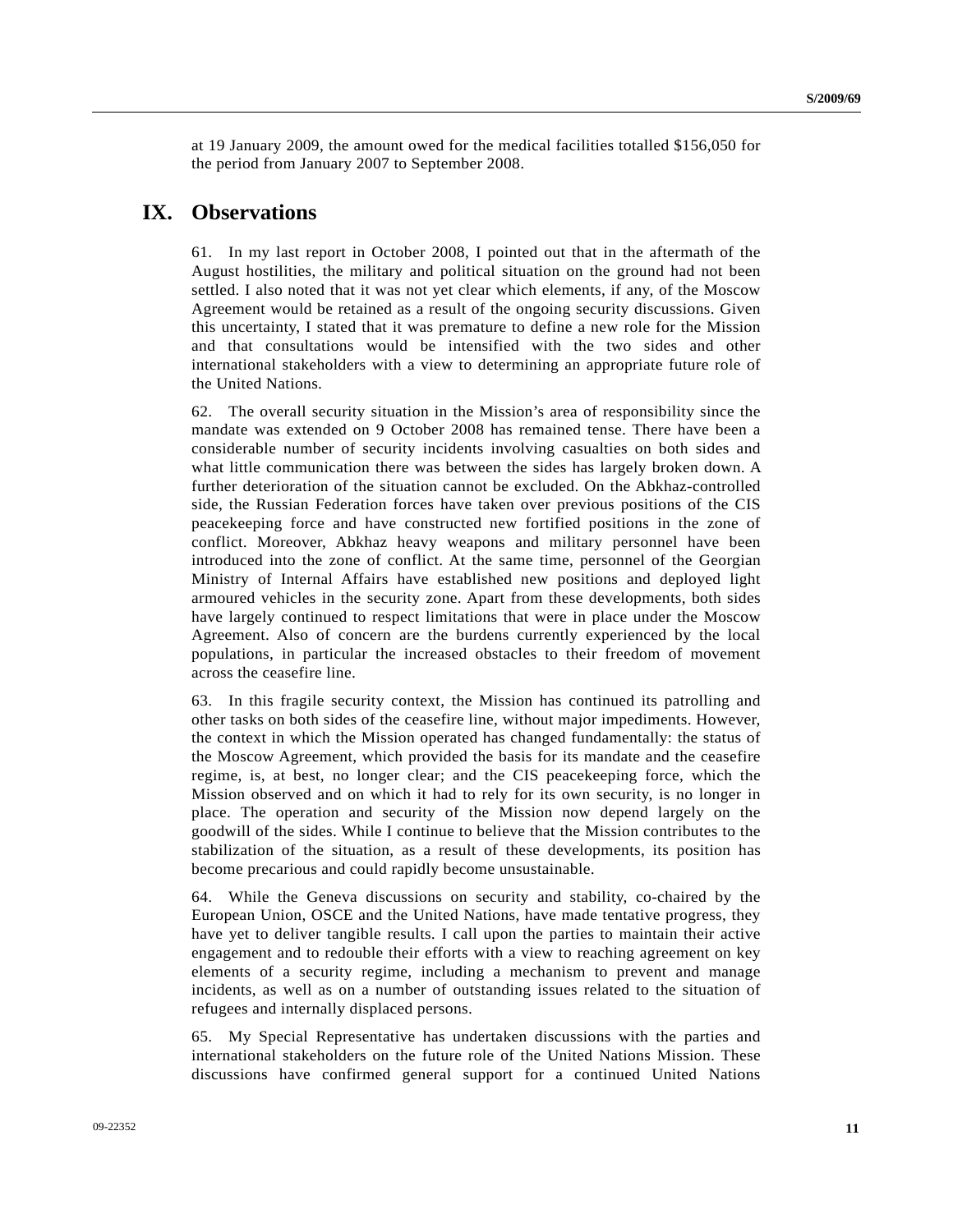presence, but have also identified considerable differences as to the nature and scope of its mandate. Despite these divergences, I believe that it is still possible for the parties to agree on key elements of a security regime and on a United Nations role in support of its implementation, be it in the framework of the Geneva discussions or through the facilitation of my Special Representative.

66. Until renewed agreement on a comprehensive security regime is reached, there is a need to ensure a degree of stability in the conflict area. It is my belief that basic elements of a separation of forces regime should be adhered to by all parties. Certain elements of such a regime remain in place, albeit in fragmented form. The 12 August and 8 September 2008 agreements as well as some earlier agreements and understandings, or elements thereof, remain in force and are at least observed in part by the parties. Drawing on these elements and on United Nations experience in the conflict zone, and fully cognizant of the diverging views of the parties, I believe that the following could be considered as a basis for an effective security regime:

 (a) Strict observation of the ceasefire on land, at sea and in the air, and refraining from hostile actions;

 (b) A zone, equivalent in its territorial expanse to the "security zone" provided under the Moscow Agreement, on both sides of the ceasefire line, where the presence of armed forces and equipment will not be allowed, with the exception of law enforcement personnel, the number of which should not exceed 600 on either side, armed with personal and side arms, and additional zones, equivalent in their territorial expanse to the "restricted weapons zone" under the Moscow Agreement, on each side of the ceasefire line, where heavy military equipment would not be allowed, including tanks, armoured personnel carriers, all types of artillery and mortars;

 (c) A ban on overflights by military aircraft and unmanned aerial vehicles in the zones described above;

 (d) Advance notification of any changes in the deployment of armed personnel and equipment in the zones described above;

 (e) Designation by each party of authorized representatives who, including through United Nations facilitation, would liaise on both a regular and ad hoc basis with a view to exchanging information, preventing tensions and resolving incidents.

67. The foregoing elements do not constitute a comprehensive security regime, nor should they prejudge in any way agreements reached by the parties. However, they could serve as a basis for discussions between the parties on such a regime, which I hope can be developed and finalized without delay, with the strong encouragement of the Security Council. As such, and in the interest of ensuring stability and security until a more comprehensive framework is reached, the Council may wish to call upon the parties to continue to adhere to the elements set out above.

68. At the same time, taking account of the precarious security situation and in order to contribute to the well-being of local populations, I propose that the Council endorse the continued presence of a United Nations mission, retaining the current configuration and deployment, and to entrust it with the following tasks:

 (a) To regularly patrol its area of operations, that is, the area formerly defined as the "zone of conflict" under the Moscow Agreement, on both sides of the ceasefire line, and the Kodori Valley;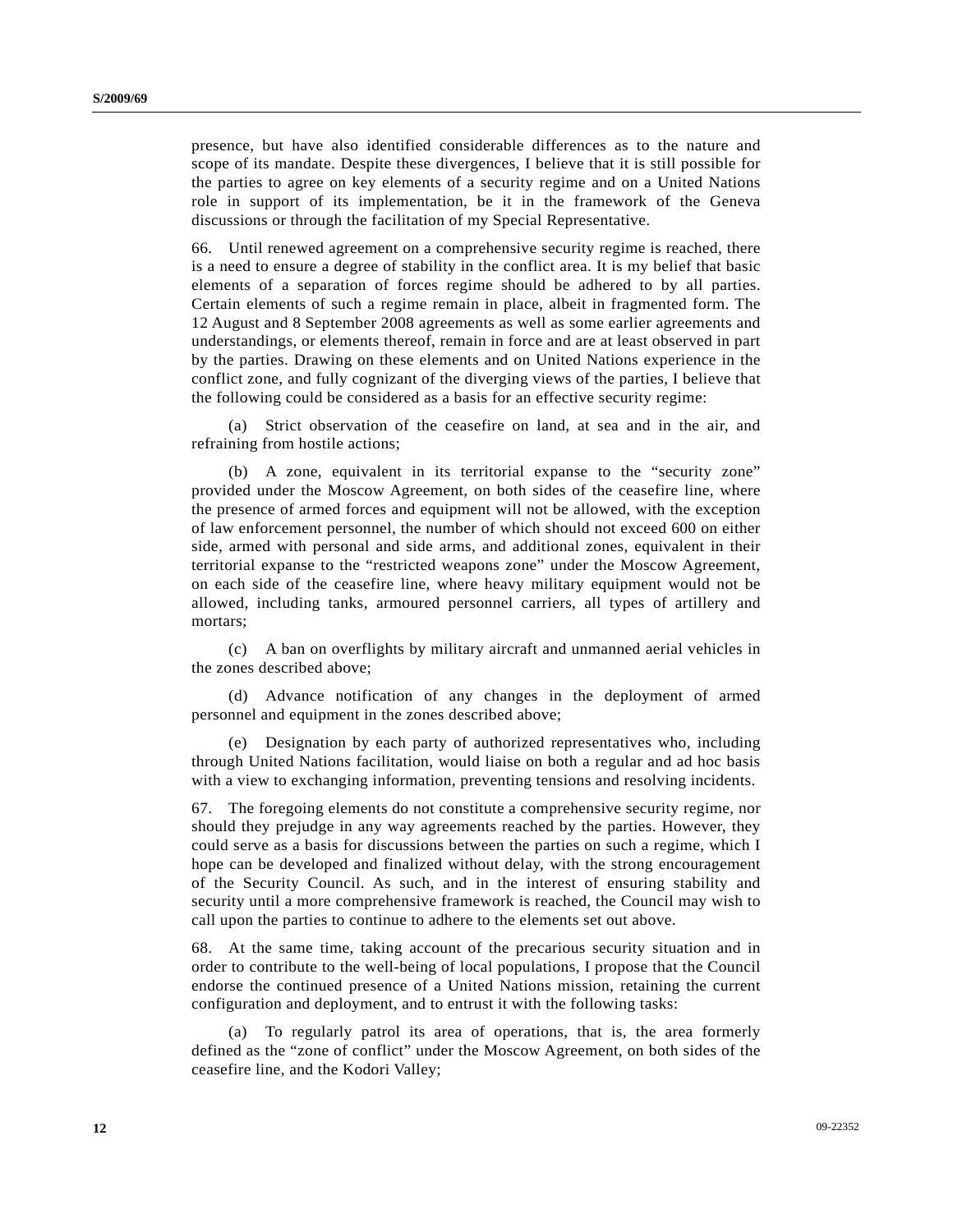(b) To liaise with all relevant parties, including local populations, local authorities as well as security and armed forces with a view to preventing tensions, resolving incidents and ensuring freedom of movement across the ceasefire line for local populations;

 (c) To monitor the parties' adherence to any elements of a security regime endorsed or reaffirmed by the Security Council and investigate any breaches thereof;

 (d) To contribute, by its presence, to the improvement of the humanitarian situation and the creation of conditions conducive to the safe and dignified return of internally displaced persons and refugees, including through the facilitation of people-to-people contacts;

 (e) To assist the parties in the further development of a mutually agreed comprehensive security regime and, through my Special Representative, to facilitate dialogue on any issues relevant to the parties;

 (f) To continue the currently ongoing human rights activities and assistance to law enforcement agencies on both sides of the ceasefire line.

69. In order for the Mission to successfully implement the foregoing proposed mandate, the parties would need to provide full freedom of movement as well as all necessary security guarantees.

70. It is my hope that these observations will facilitate the Security Council's deliberations in the interest of ensuring stability and security in the region with a view to defining an effective and viable future United Nations mandate.

71. In conclusion, I would like to thank my Special Representative and all the men and women of the Mission for their dedication and professionalism in carrying out their tasks under often difficult circumstances.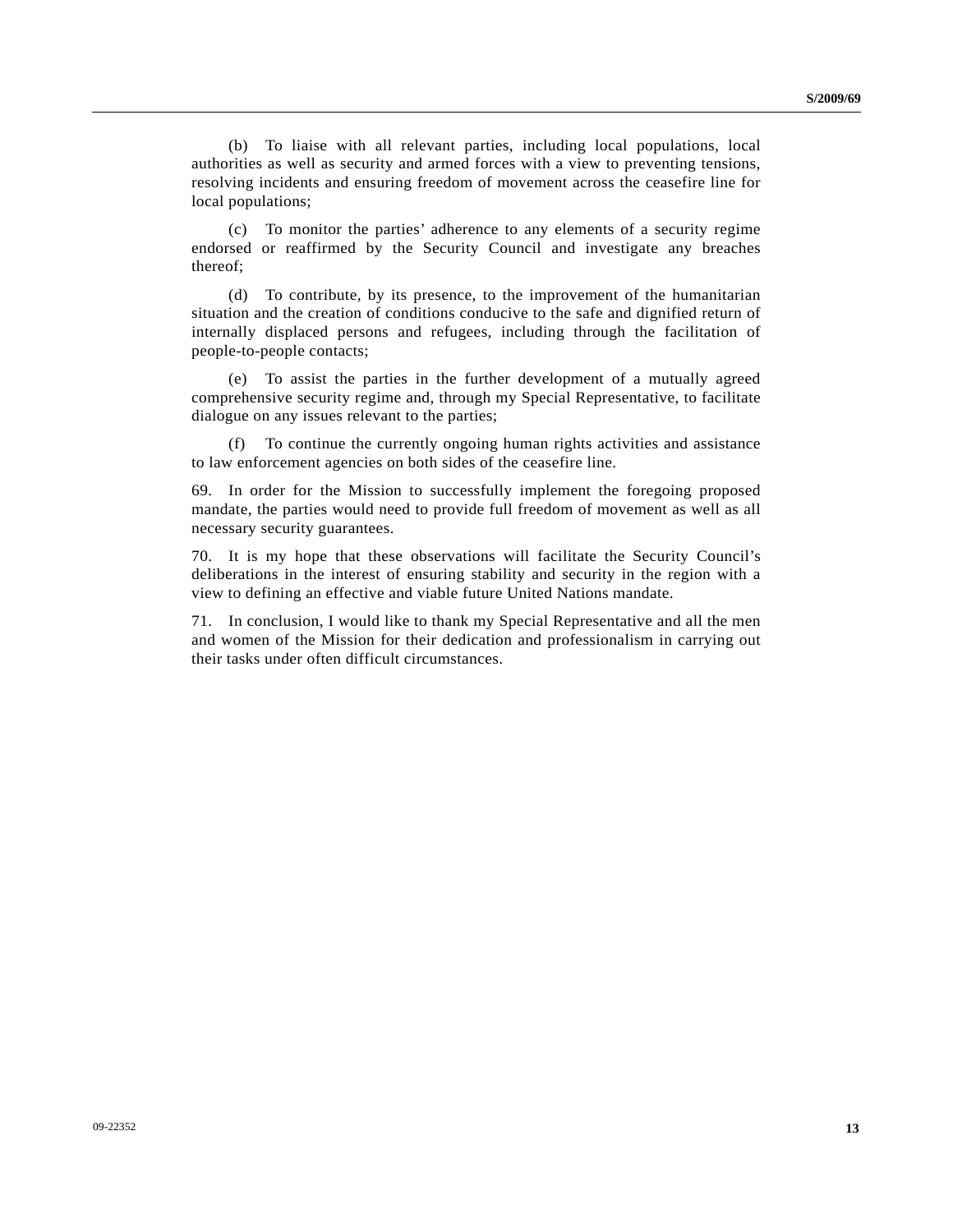# **Annex**

# **A. Countries providing military observers (as at 31 January 2009)**

| Country                                              | Number of military observers |
|------------------------------------------------------|------------------------------|
| Albania                                              | 3                            |
| Austria                                              | 2                            |
| Bangladesh                                           | $10^a$                       |
| Croatia                                              | 3                            |
| Czech Republic                                       | 5                            |
| Denmark                                              | 5                            |
| Egypt                                                | 4                            |
| France                                               | 2                            |
| Germany                                              | $11^{\rm b}$                 |
| Ghana                                                | $\mathbf{1}$                 |
| Greece                                               | $\overline{4}$               |
| Hungary                                              | 6                            |
| Indonesia                                            | 4                            |
| Jordan                                               | 7                            |
| Lithuania                                            | 2                            |
| Mongolia                                             | $\mathbf{1}$                 |
| Nigeria                                              | 1                            |
| Pakistan                                             | 8                            |
| Poland                                               | 5                            |
| Republic of Korea                                    | 7                            |
| Republic of Moldova                                  | $\mathbf{1}$                 |
| Romania                                              | 2                            |
| <b>Russian Federation</b>                            | 6                            |
| Sweden                                               | 3                            |
| Switzerland                                          | $\overline{4}$               |
| Turkey                                               | 5                            |
| Ukraine                                              | 5                            |
| United Kingdom of Great Britain and Northern Ireland | 5                            |
| United States of America                             | 2                            |
| Uruguay                                              | $\overline{4}$               |
| Yemen                                                | 3                            |
| <b>Total</b>                                         | 131                          |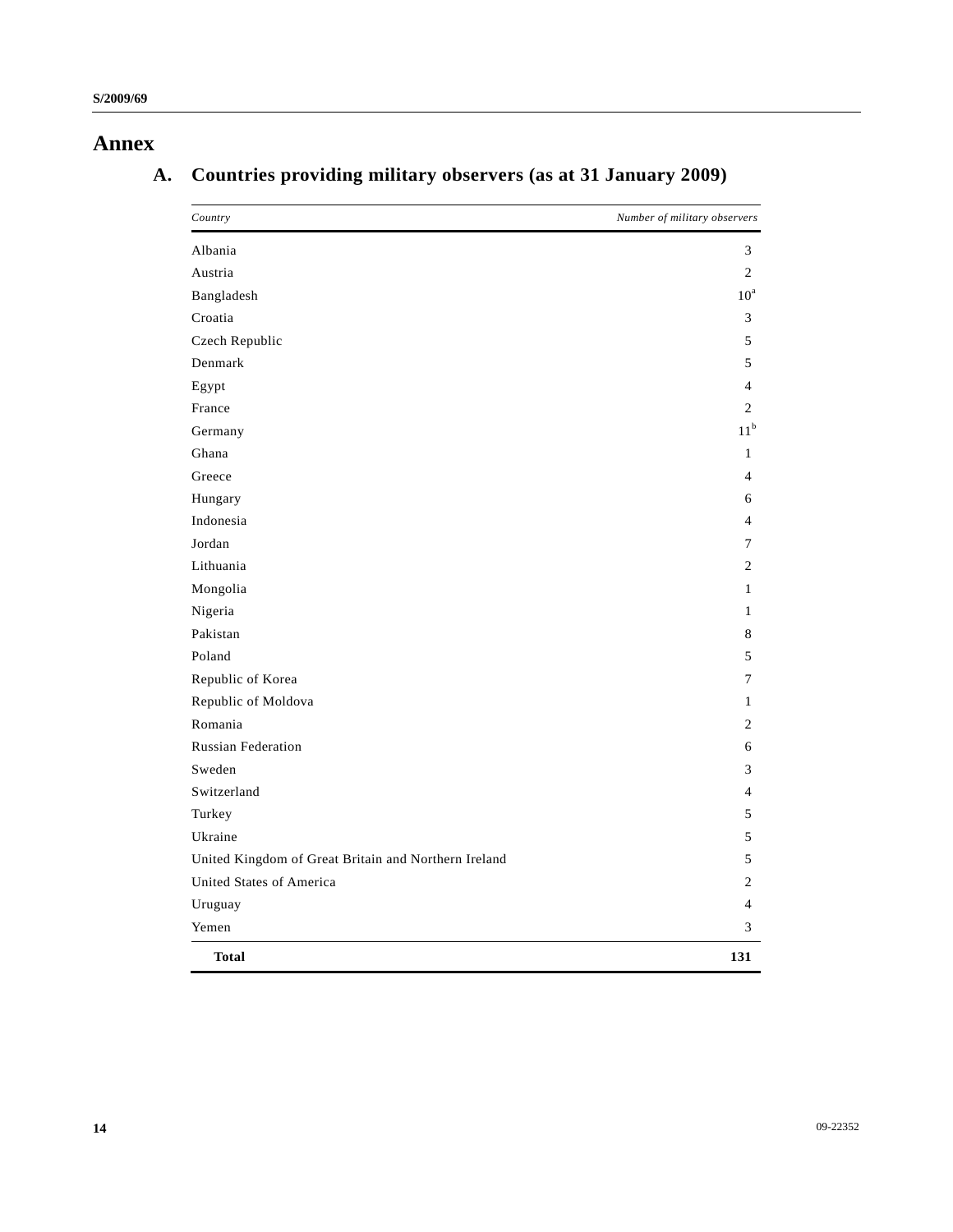| Country                   | Number of civilian police personnel |
|---------------------------|-------------------------------------|
| Czech Republic            | 2                                   |
| Germany                   | 4                                   |
| Ghana                     | 1                                   |
| Israel                    | 1                                   |
| Philippines               | 3                                   |
| Poland                    | 2                                   |
| <b>Russian Federation</b> | 2                                   |
| Sweden                    | 2                                   |
| Switzerland               | 2                                   |
| Ukraine                   | $1^{\circ}$                         |
| <b>Total</b>              | 20                                  |

## **B. Countries providing civilian police personnel (as at 31 January 2009)**

<sup>a</sup> Includes the Chief Military Observer.<br><sup>b</sup> Includes eight medical personnel.<br><sup>c</sup> Senior Police Adviser.